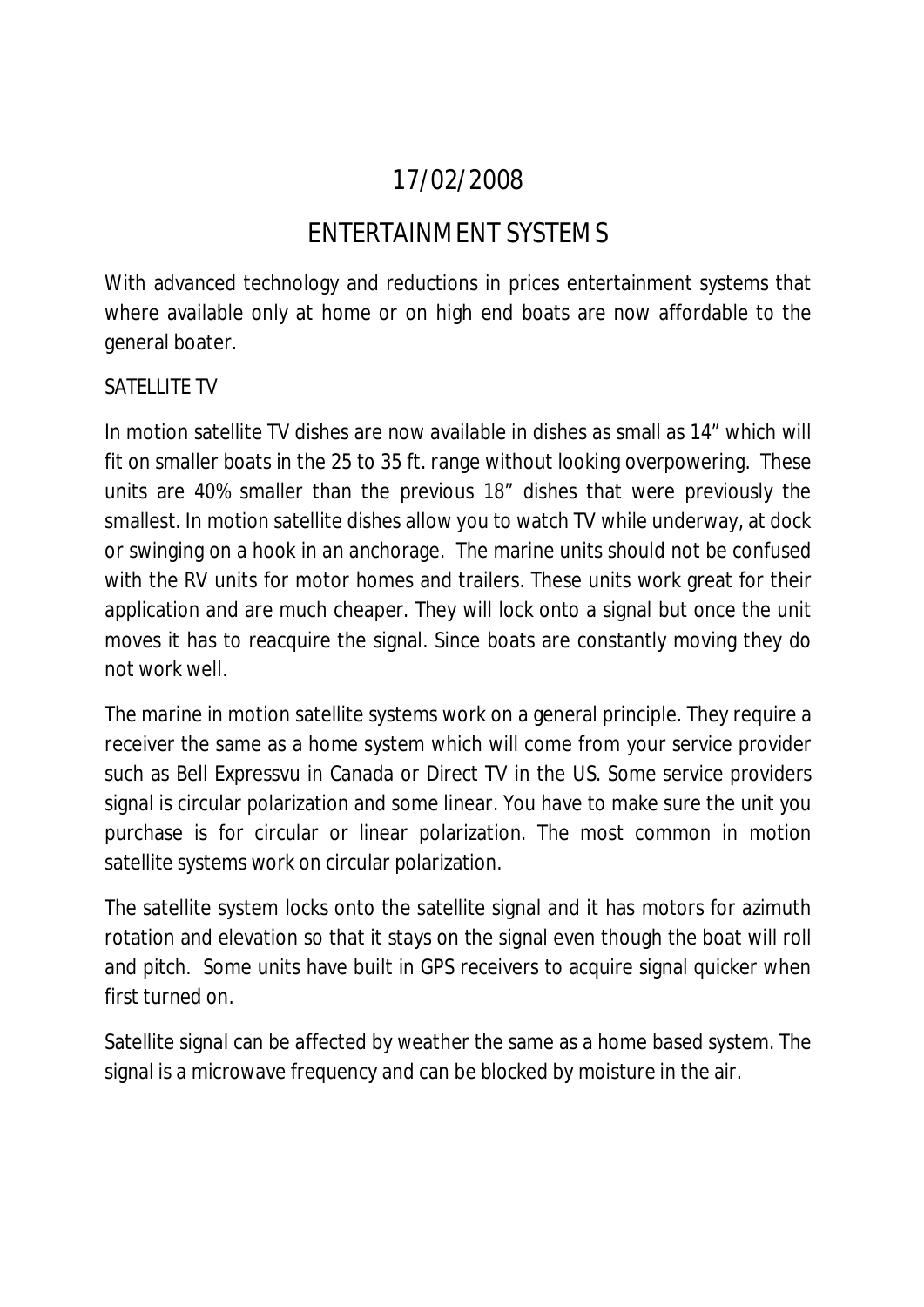Installation is very important for maximum performance. The proper size coaxial cable is included with the system and has high quality F connectors. Cutting or splicing the cable from the satellite dish to the receiver can greatly degrade signal. Some suppliers will not provide warranty if the unit is not installed by a qualified installer.

The location of the dish on the boat is important to ensure we do not have any signal blockage. In southern Ontario we need the dish elevation pointing at around the low 30% range. Since the satellites are above the equator the dish will acquire signal in a southerly direction. Therefore the dish has to have no blockage anywhere in a 360% rotation of the boat. Remember it takes very little to block signal, so a land masses an adjacent boat nearby or a temporary obstruction on your boat can create blockage problems.

The new 14 inch dishes only require a single coaxial cable from the satellite dish to the control unit which eases installation. The bigger units require two coaxial cables and a control cable. Some 14 inch dishes support one receiver only. Therefore everyone has to watch the same channel. Optional units are available to use multiple receivers with multiswitches allowing different channels on each TV. Receivers with RF (Radio Frequency) controllers are a good option so that the receivers can be located in a remote out of the way location as opposed to the Infra Red receivers that you have to point the controller at. Space is limited on boats minimizing suitable locations for components.

With the availability of Flat Screen TV, s we can now locate units in places that space was a limiting factor. Most boats are prewired with coaxial cable and the receiver outputs can be connected to the ships system. This is the cheapest and easiest installation. This is also the least desirable for picture quality. RCA cables give the next best quality of picture. HDMI is by far the best quality signal for excellent picture and sound quality. Most receivers have multiple outputs. The installation cost is much higher if new cables have to be routed through the boat.

The new navigation screens now on the market have video inputs allowing you to watch TV on the navigation screens. Some also have SVGA outputs allowing the navigation screen to be viewed on selected TV, s